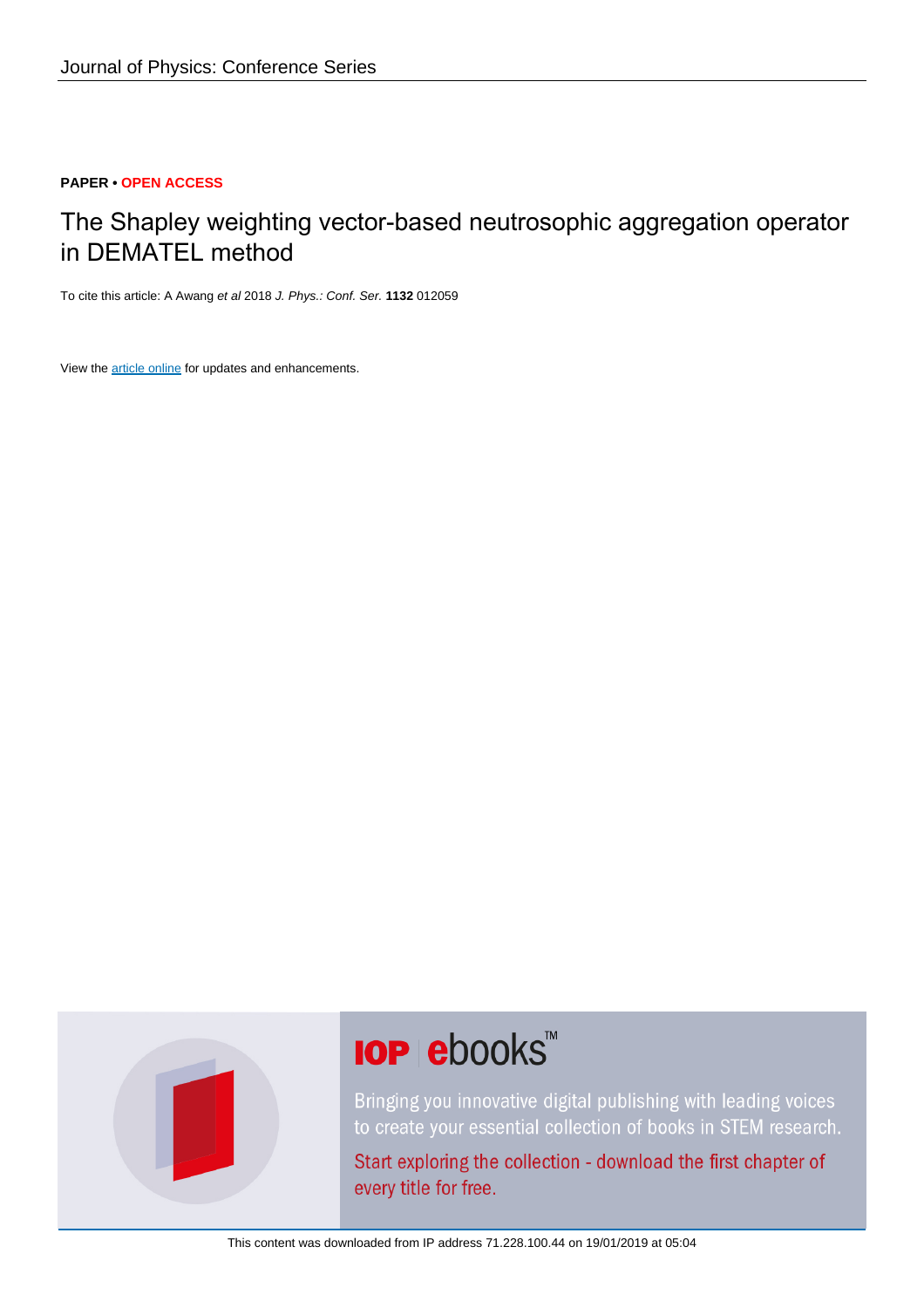# **The Shapley weighting vector-based neutrosophic aggregation operator in DEMATEL method**

# **A Awang1 , A T Ab Ghani2 , L Abdullah3 and M F Ahmad4**

1,2,3School of Informatics and Applied Mathematics, UMT, Terengganu 4 School of Ocean Engineering, UMT, Terengganu

E-mail: noor\_azzah@yahoo.com

**Abstract**. Most of the existing aggregation operators do not consider the interactive charact[eristics in the group decision](mailto:noor_azzah@yahoo.com) making. However, in the real situation, the input data are interdependent and correlative which is cannot be evaluated by solely additive measures. To deal with the shortcoming, we propose a Shapley weighting vector based single valued neutrosophic aggregation operator into DEMATEL method. The Shapley weighting vector is suitable for aggregating correlated neutrosophic information. The  $\lambda$ - fuzzy measure is employed to obtain a simple fuzzy measure on expert set. A DEMATEL algorithm with our proposed aggregation operator is developed to group decision making. The developed algorithm is applied to coastal erosion problem to illustrate the effectiveness of the proposed method.

## **1. Introduction**

The aggregation is an essential step in any group decision making where all the decision makers' evaluation need to be fused into one collective evaluation before proceed with any other steps. The classical aggregation methods are usually based on either arithmetic or geometric mean methods. Countless extended aggregation operators have been developed based on these two traditional aggregation methods. For the past decades, many researches have been done to find the suitable aggregation operator for certain type of sets; in fuzzy sets (FS)s [3-5], intuitionistic fuzzy sets (IFS)s [6-9], interval-valued intuitionistic fuzzy sets (IVIFS)s [10-11], hesitant fuzzy sets (HFS)s [12-14] and etc.

The aggregation of neutrosophic information is very important as well. Ye [15] introduced the simplified neutrosophic weighted aggregation operators and applied them to multi-criteria group decision making (MCGDM) problem under simplified neutrosophic environment. Peng et al. [16] developed an aggregation operator within simplified neutrosophic sets (SNS)s environment. Zhang et al. [17] proposed a multi-criteria decision making (MCDM) method based on aggregation operators with interval neutrosophic sets (INS)s. Liu and Wang [18] investigated single-valued neutrosophic normalized weighted Bonferroni mean. Liu et al. [19] developed some combination of generalized aggregation operator and Hamacher operations to NSs. Tian et al. [20] developed simplified neutrosophic linguistic normalized weighted Bonferroni mean. Peng et al. [21] applied the power aggregation operator to aggregate the multi-valued neutrosophic sets (MVNS) and then solved an MCGDM problem.

Most existing neutrosophic aggregation operators only consider the situations where all the elements are independent. However, in the real application, the elements of the problem are mostly

Content from this work may be used under the terms of the[Creative Commons Attribution 3.0 licence.](http://creativecommons.org/licenses/by/3.0) Any further distribution of this work must maintain attribution to the author(s) and the title of the work, journal citation and DOI. Published under licence by IOP Publishing Ltd 1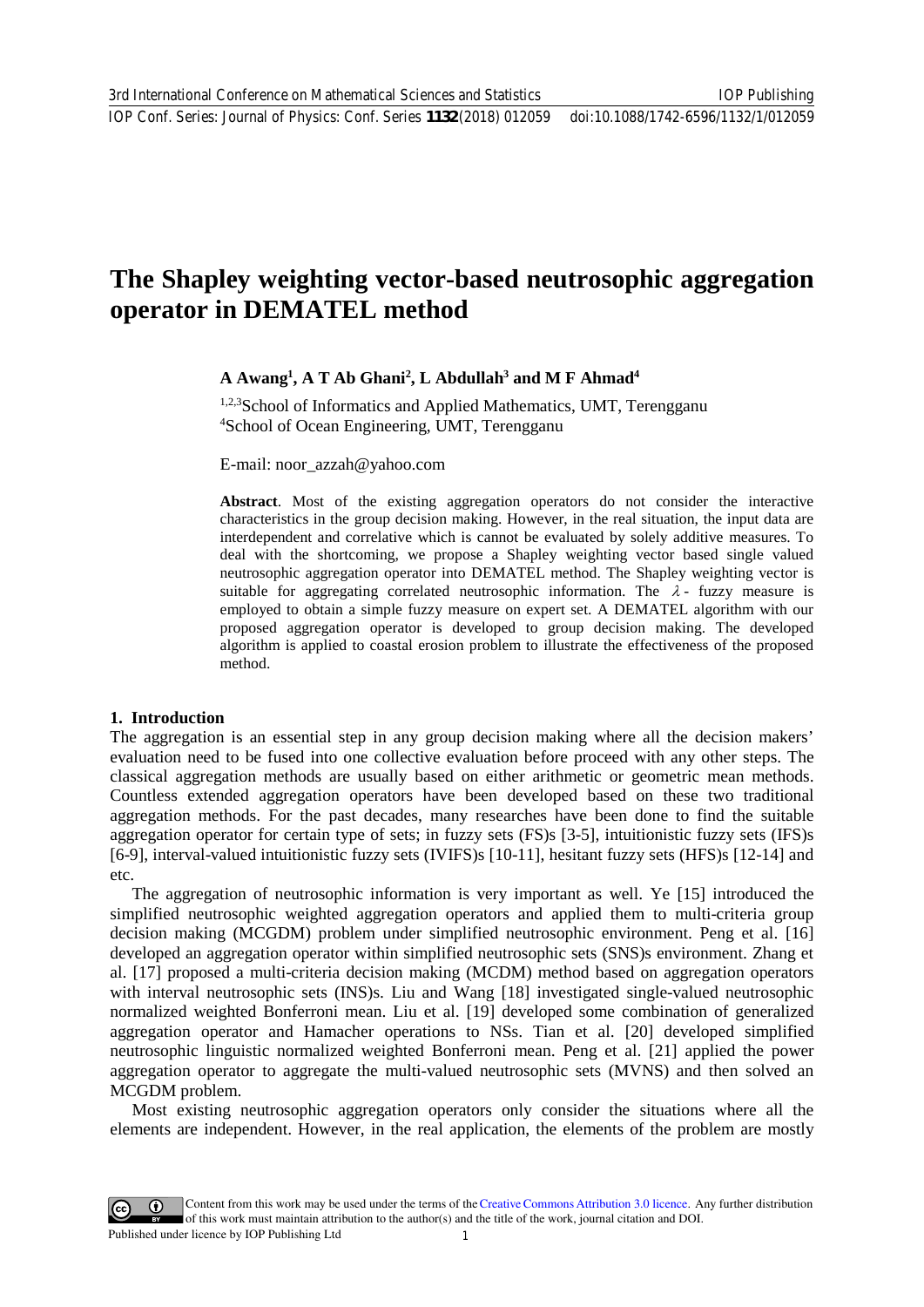dependent and correlative to each other. The aforementioned aggregation operators are mostly based on solely additive measures. Thus, the existing additive measures cannot handle this situation. In what follows, Sugeno introduced the  $\lambda$ - fuzzy measure which can handle the correlative and interaction among elements [22].

Although some Choquet integral and Benferroni mean based aggregation operators considered interactive phenomenon in group decision making, the overall interaction among combination is not properly reflected. To overcome this shortage, the Shapley value based fuzzy measure is employed in this study. The Shapley value has been established as the main solution concepts of transferable utility games and it has been applied to problems of revenue sharing and cost allocations [23]. In this study the Shapley value is employed to obtain the allocation weights of experts, without ignoring the correlation between experts and also overall combinations of expert sets. The fuzzy measure on expert set is determined by a similarity based method. An aggregation operator called the shapley weighted based single valued neutrosophic aggregation (SSVNA) operator is proposed.

The rest of this paper is arranged as follows. Section 2 presents some basic theories of neutrosophic sets. Section 3 elaborates the proposed method. Section 4 illustrates the proposed methodology into coastal erosion multi-criteria decision problem and Section 5 provides some concluding remarks.

#### **2. Preliminaries**

In this section, some basic concepts of neutrosophic sets (NS)s are given. The definition 1 below shows the definition of NSs.

**Definition 1 (**[1]) Let *X* be a space of points (objects) with generic elements in *X* denoted by *x*. A neutrosophic set *A* in *X* is characterized by truth-membership function  $T_A(x)$ , indeterminacymembership function  $I_A(x)$ , and falsity membership function  $F_A(x)$ . The function  $T_A(x)$ ,  $I_A(x)$  and  $F_A(x)$  are real standard or non-standard subsets of  $\left[\n\begin{array}{c}\n0\\
\end{array}\right]$ , That is,  $T_A(x) \rightarrow \left[\n\begin{array}{c}\n0\\
\end{array}\right]$ ,  $T^{\dagger}$ ,  $I_A(x) \to 0^-$ ,1<sup>+</sup>, and  $F_A(x) \to 0^-$ ,1<sup>+</sup>, Thus there is no restriction on the sum of  $T_A(x)$ ,  $I_A(x)$  and  $F_A(x)$ , so  $0^- \leq \sup T_A(x) + \sup I_A(x) + \sup F_A(x) \leq 3^+$ .

Deneutrosophication is the process to obtain a real number from a neutrosophic number. The definition below is the definition of deneutrosophication.

**Definition 2** ([24]) Deneutrosophication of SVNS  $\tilde{N}$  can be defined as a process of mapping  $\tilde{N}$  into a single crisp output  $\psi^* \in X$ , i.e.,  $f : \tilde{N} \to \psi^*$  for  $\psi^* \in X$ . If  $\tilde{N}$  is discrete set then the vector of tetrads  $\widetilde{N} = \left\{ (x | (T_{\widetilde{N}}(x), I_{\widetilde{N}}(x), F_{\widetilde{N}}(x))) | x \in X \right\}$  is reduced to a single scalar quantity  $\psi^* \in X$  by deneutrosophication. The obtained scalar quantity  $\psi^* \in X$  best represents the aggregate distribution of three membership degrees of neutrosophic element  $\langle T_{\tilde{N}}(x), I_{\tilde{N}}(x), F_{\tilde{N}}(x) \rangle$ .

Therefore, the deneutrosophication can be obtained as follows:

$$
\psi^* = 1 - \sqrt{\left(1 - T_{\tilde{N}}(x)\right)^2 + \left(I_{\tilde{N}}(x)\right)^2 + \left(F_{\tilde{N}}(x)\right)^2\right)/3}
$$
\n(1)

#### **3. Proposed Method**

Based on MCGDM problem, there are *n* factors altogether,  $C_1, C_2, ..., C_n$ . Suppose that, experts  $e_k = \{e_1, e_2, \dots, e_m\}$  are invited to give evaluation among factors. Let *X*<sup>*k*</sup> and *X<sup><sup>1</sup>* be the direct-relation</sup>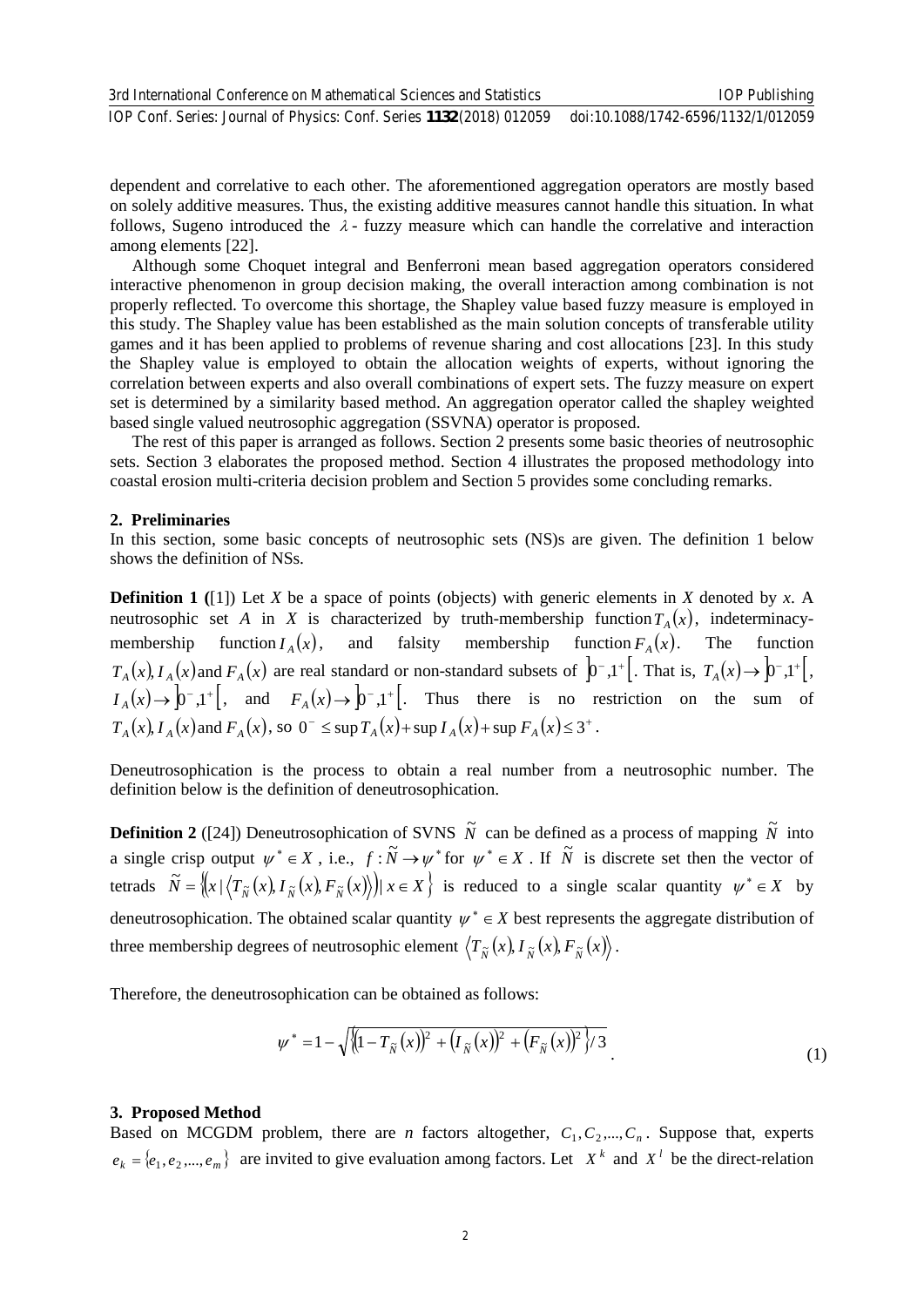matrix given by expert *k* and *l* respectively and  $k, l \in \{1, 2, ..., m\}$ . The SSVNA operator is proposed to aggregate all individual experts' preferences into one aggregated preference. The proposed SSVNA operator is employed before carrying out the DEMATEL procedure. The computational procedures are proposed as below.

#### *Step 1: Identify goal and factors*.

Identify the decision goal and find out the factors influencing the goal. At this point, a lot of literature reviews need to be done in order to collect the relevant information.

*Step 2: Preference evaluation and the construction of individual direct-relation matrices.*

A survey of questionnaire is distributed among experts to investigate the interrelationship between factors of coastal erosion. Each of decision makers need to evaluate the direct influence between any two factors by using linguistic variables according to Table 1.

|  | <b>Table 1.</b> Linguistic variables and Single Valued Neutrosophic Numbers (SVNNs)[24]. |
|--|------------------------------------------------------------------------------------------|
|  |                                                                                          |

| Linguistic variable                 | <b>SVNNs</b>                    |
|-------------------------------------|---------------------------------|
| No influence/ Not important (NI)    | $\langle 0.1, 0.8, 0.9 \rangle$ |
| Low influence/important (LI)        | (0.35, 0.6, 0.7)                |
| Medium influence/important (MI)     | (0.5, 0.4, 0.45)                |
| High influence/important (HI)       | (0.8, 0.2, 0.15)                |
| Very high influence/important (VHI) | $\langle 0.9, 0.1, 0.1 \rangle$ |

The direct relation matrix created based on each decision makers' preferences is given by:

$$
X^k, X^l = \left[ x_{ij} \right]_{n \times n} \tag{2}
$$

where  $X^k$  and  $X^l$  are the preference made by  $k$ -th and  $l$ -th decision maker for  $i$ -th factor in comparison with the *j*-th factor and *n* represents the number of factors.  $x_{ij}$  is the SVNN represented by three elements,  $\langle T_x, I_x, F_x \rangle$ .

## *Step 3: Obtain an aggregated direct-relation matrix.*

In this step, the SSVNA operator is developed. The important step is to aggregate all the individual direct-relation matrices,  $X^k = \{X^1, X^2, ..., X^m\}$  into one collective direct-relation matrix,  $A = (a_{ij})_{n \times n}$ where  $a_{ij} = \langle T_a, I_a, F_a \rangle$ . The following sub-steps must be followed before getting the aggregated direct-relation matrix, *A*.

## *Step 3.1: Similarity degree and* <sup>λ</sup> *-fuzzy measure.*

In order to calculate the Shapley value, the  $\lambda$  – fuzzy measure of any combination of expert sets should be determined. In what follows, a similarity based formula is developed to obtain the  $\lambda$  − fuzzy measure of each expert. The similarity degree between the direct-relation matrix  $X^k$  and  $X^l$  can be express as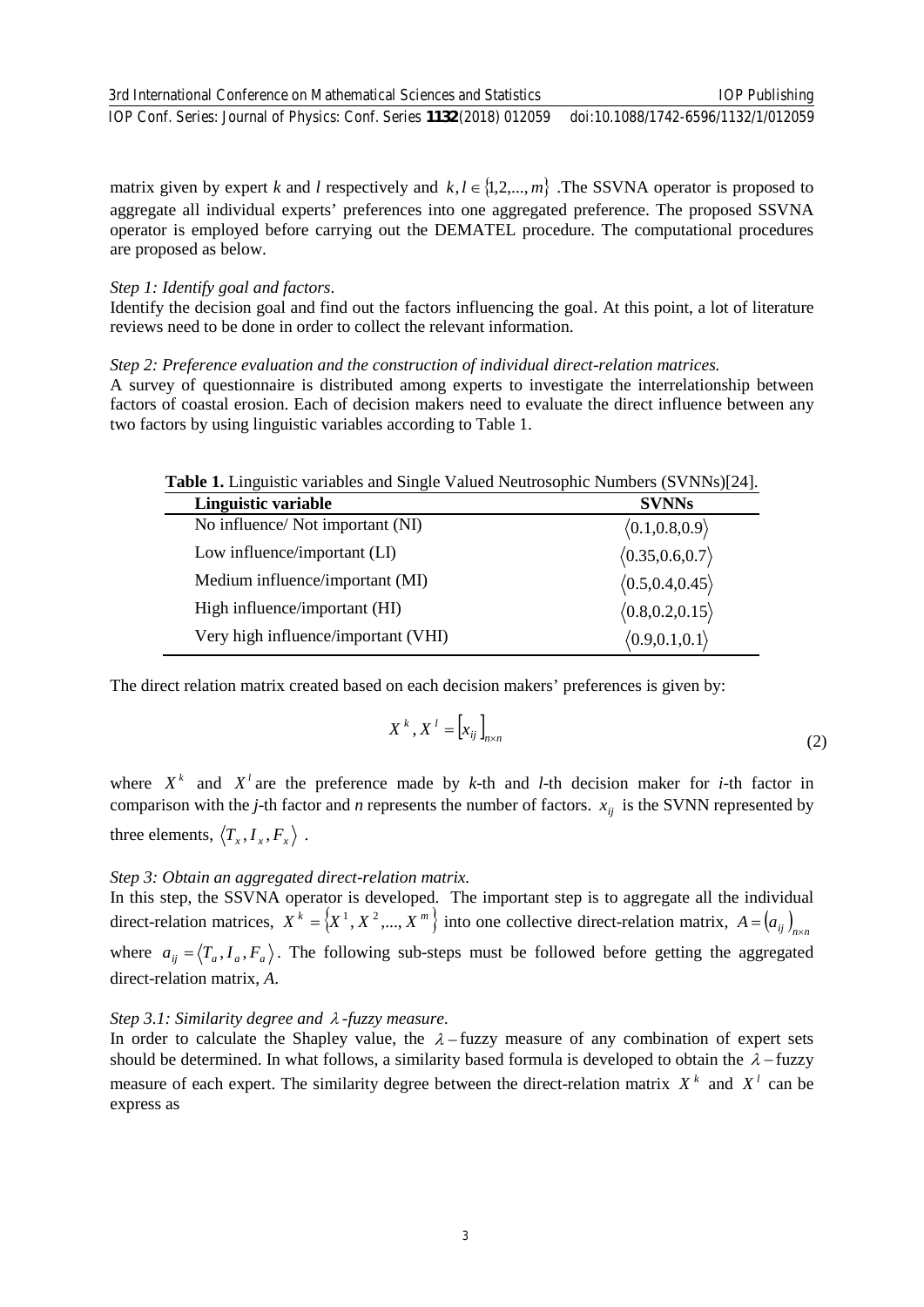IOP Conf. Series: Journal of Physics: Conf. Series **1132** (2018) 012059 doi:10.1088/1742-6596/1132/1/012059

$$
S(X^{k}, X^{l}) = \frac{\sum_{j=1}^{n} \sum_{i=1}^{n} \left\{ \min \left\{ T_{X^{k}}(x_{ij}) T_{X^{l}}(x_{ij}) \right\} + \min \left\{ T_{X^{k}}(x_{ij}) T_{X^{l}}(x_{ij}) \right\} + \min \left\{ F_{X^{k}}(x_{ij}) T_{X^{l}}(x_{ij}) \right\} \right\}}{\sum_{j=1}^{n} \sum_{i=1}^{n} \left\{ \max \left\{ T_{X^{k}}(x_{ij}) T_{X^{l}}(x_{ij}) \right\} + \max \left\{ T_{X^{k}}(x_{ij}) T_{X^{l}}(x_{ij}) \right\} + \max \left\{ F_{X^{k}}(x_{ij}) T_{X^{l}}(x_{ij}) \right\} \right\}}
$$
(3)

Moreover, the overall similarity measure is given as:

$$
S(X^k) = \frac{1}{m} \sum_{l=1}^{m} S(X^k, X^l)
$$
 (4)

*Step 3.2: Solve for* <sup>λ</sup> *value and* <sup>λ</sup> *-fuzzy measure of combination of experts.*  Solve for  $\lambda$  value using Eq. (5) and the  $\lambda$ -fuzzy measure of any combination of expert set can be obtained by Eq. (6).

$$
\prod_{e_k \in \{e_1, e_2, \dots, e_m\}} (1 + \lambda \cdot g_\lambda(\{e_k\})) = 1 + \lambda
$$
\n<sup>(5)</sup>

$$
g_{\lambda}(V) = \frac{1}{\lambda} \left( \prod_{e_m \in V} (\lambda \cdot g_{\lambda}(\{e_k\}) + 1) - 1 \right), \quad V \subseteq \{e_1, e_2, ..., e_m\}
$$
(6)

#### *Step 3.3: Compute Shapley weight.*

The Shapley weight vector can be computed as below:

$$
Sh_k(\{e_1, e_2, ..., e_m\}, g_\lambda) = \sum_{e_k \in V \subset \{e_1, e_2, ..., e_m\}} \frac{(|V|-1) \, (|m|-|V|)!}{(m)!} [g_\lambda(V) - g_\lambda(V \setminus \{e_k\})] \quad \forall e_k \in m
$$
 (7)

is the Shapley weight with respect to expert  $e_k$ .

#### *Step 3.4: Aggregation using SSVNA operator.*

The developed SSVNA operator is as follows:

$$
A = SSVNA(a_{ij})_{n \times n} = \sum_{i,j=1}^{n} Sh_j a_{ij} = \left(1 - \prod_{i,j=1}^{n} \left(1 - T_A(a_{ij})\right)^{Sh_j}, \prod_{i,j=1}^{n} \left(1 - \prod_{i,j=1}^{n} \left(1 - \prod_{i,j=1}^{n} \left(1 - \prod_{j=1}^{n} \left(1 - \prod_{j=1}^{n} \left(1 - \prod_{j=1}^{n} \left(1 - \prod_{j=1}^{n} \left(1 - \prod_{j=1}^{n} \left(1 - \prod_{j=1}^{n} \left(1 - \prod_{j=1}^{n} \left(1 - \prod_{j=1}^{n} \left(1 - \prod_{j=1}^{n} \left(1 - \prod_{j=1}^{n} \left(1 - \prod_{j=1}^{n} \left(1 - \prod_{j=1}^{n} \left(1 - \prod_{j=1}^{n} \left(1 - \prod_{j=1}^{n} \left(1 - \prod_{j=1}^{n} \left(1 - \prod_{j=1}^{n} \left(1 - \prod_{j=1}^{n} \left(1 - \prod_{j=1}^{n} \left(1 - \prod_{j=1}^{n} \left(1 - \prod_{j=1}^{n} \left(1 - \prod_{j=1}^{n} \left(1 - \prod_{j=1}^{n} \left(1 - \prod_{j=1}^{n} \left(1 - \prod_{j=1}^{n} \left(1 - \prod_{j=1}^{n} \left(1 - \prod_{j=1}^{n} \left(1 - \prod_{j=1}^{n} \left(1 - \prod_{j=1}^{n} \left(1 - \prod_{j=1}^{n} \left(1 - \prod_{j=1}^{n} \left(1 - \prod_{j=1}^{n} \left(1 - \prod_{j=1}^{n} \left(1 - \prod_{j=1}^{n} \left(1 - \prod_{j=1}^{n} \left(1 - \prod_{j=1}^{n} \left(1 - \prod_{j=1}^{n} \left(1 - \prod_{j=1}^{n} \left(1 - \prod_{j=1}^{n} \left(1 - \prod_{j=1}^{n} \left(1 - \prod_{j=1}^{n} \left(1 - \prod_{j=1}^{n} \left(1 - \prod_{j=1}^{n} \left(1 - \prod_{j=1}^{n} \left(
$$

#### *Step 4: Normalized direct-relation matrix.*

Following the standard DEMATEL procedure, the normalized direct-relation matrix can be obtained as the equation below:

$$
D = A \times S \tag{9}
$$

where

$$
S = \frac{1}{\max_{1 \le i \le n} \sum_{j=1}^{n} a_{ij}}.
$$
 (10)

*Step 5: Obtain the total relation matrix.*

Total relation matrix can be obtained by the following formula:

$$
T = D(I - D)^{-1},
$$
\n(11)

where *I* is the identity matrix.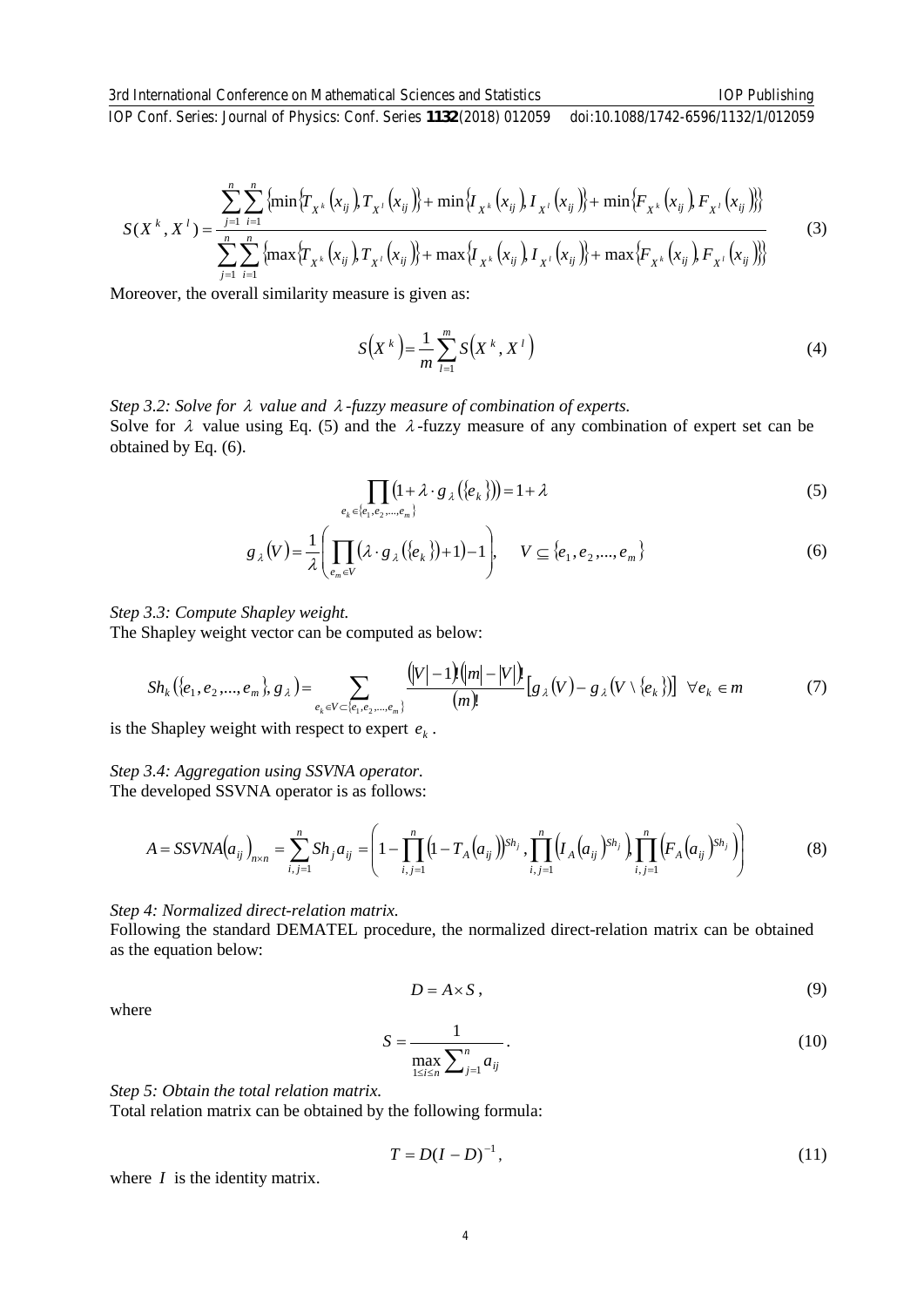IOP Conf. Series: Journal of Physics: Conf. Series **1132** (2018) 012059 doi:10.1088/1742-6596/1132/1/012059

#### *Step 6: Obtain the R and C values.*

The *R* and *C* values can be obtained by summing elements of rows and columns of total relation matrix *T* , respectively. The  $(R+C)$  values indicate the importance of each factor.

#### **4. Illustrative Example**

In order to test out the proposed methodology, an example related to coastal erosion problem is applied in this study. Three experts,  $e_k$ ,  $k \in \{1,2,3\}$  are invited to give their preference on cause-effect relationship among factors of coastal erosion.

#### *Step 1: Identify goal and factors.*

The twelve factors are chosen based on literature reviews and consultation with experts; Hydrodynamic wave and current (C1), Imbalance sediment supply (C2), Storm surge (C3), Tidal range (C4), Global warming (C5), Bottom beach profile and shoreline instability (C6), Sea level rise (C7), Sand mining activities (C8), Coastal development (C9), Coastal protection (C10), Budgetary revenue (C11) and Coastal zone management and policy (C12)

#### *Step 2: Preference evaluation and the construction of individual direct-relation matrices.*

The evaluations made by each expert are transformed into individual direct-relation matrices. The direct-relation matrix of expert 1 is as below.

$$
X^{1} = \left(\begin{array}{ccccccccc} \text{NI VH HI} & \text{NI LI VHMI} & \text{MI LI VHI VHI VHI VHI} \\ \text{LI NI LI NI HI VHI HI HI LI VHIVHIVHIVHI} \\ \text{HI HI NI NI MI HI HI HI TH VHI TH I VHI HI HII} \\ \text{LI HI VHI NI MI VHI HI HI TH I VHI TH I VHI HI} \\ \text{HI VHI VHI MII HI VI HI VHI VHI VHI VHI} \\ \text{MI VHI MI MI HI NI LI VHI MI TH I VHI VHI VHI TH} \\ \text{VHI HI HI IHI VHI VHI NH I HI I VHI VHI VHI VHI} \\ \text{LI VHI MI LI HI VHI WHI NI HI VHI VHI VHI VHI} \\ \text{VHI VHI VI HI LI MI VHI VHI HI NI VHI VHI VHI} \\ \text{VHI VHI MI MI MI VHI VHI THI NI VHI VHI MI} \\ \text{HI VHI VMI MI MI MI VHI VHI THI VHI VHI MI} \\ \text{HI VHI MI HI HI VHI VHI THI VHI VHI NH I} \\ \text{MI VHI MI LI MI MI VHI THI VHI VHI THI VHI} \\ \text{MI VHI HI LI HI HII VHI VHI THI NHI NHI HII NI} \end{array} \right)
$$

All the individual direct-relation matrices need to be converted into SVNNs (see Table 1). This step is omitted due to large matrices and page limitation.

*Step 3: Obtain an aggregated direct-relation matrix.*  The following sub-steps are required to obtain the aggregated direct-relation matrix.

#### *Step 3.1: Similarity degree and* <sup>λ</sup> *-fuzzy measure.*

By applying Eqs. (3) and (4), the overall similarity measure of each experts' evaluation which is also <sup>λ</sup> -fuzzy measure are obtained as:

$$
g_{\lambda}(\{e_1\}) = S(X^1) = 0.73
$$
,  $g_{\lambda}(\{e_2\}) = S(X^2) = 0.74$  and  $g_{\lambda}(\{e_3\}) = S(X^3) = 0.75$ .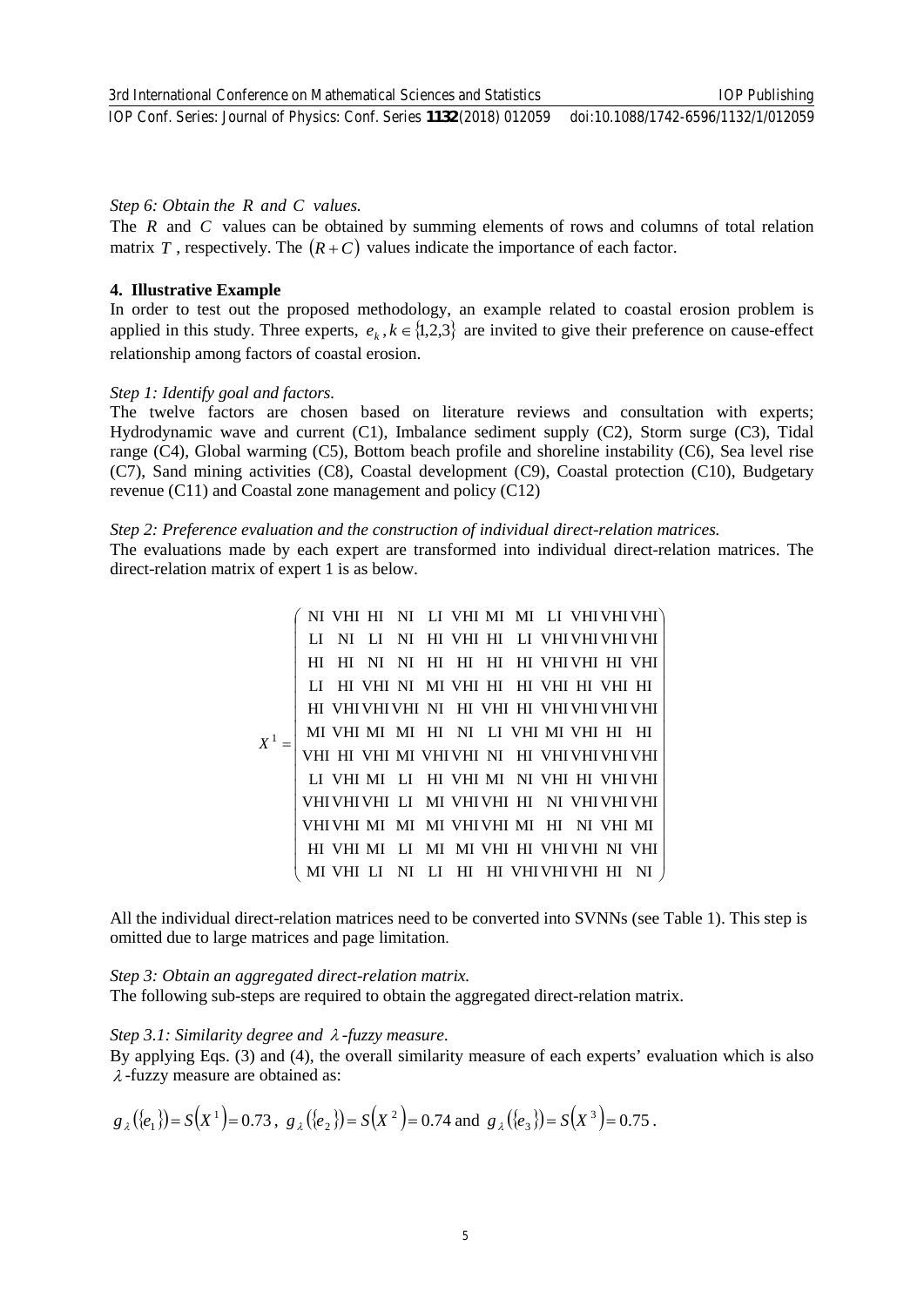3rd International Conference on Mathematical Sciences and Statistics IOP Conf. Series: Journal of Physics: Conf. Series **1132** (2018) 012059 IOP Publishing doi:10.1088/1742-6596/1132/1/012059

*Step 3.2: Solve for* <sup>λ</sup> *value and* <sup>λ</sup> *-fuzzy measure of any combination of expert set.*  By Eq. (5), the  $\lambda$  values are obtained,  $\lambda = -3.0764$  and  $-0.9792$ . Since  $\lambda \ge -1$  is only acceptable, therefore we take  $\lambda = -0.9792$ . Then, by computing Eq. (6), the  $\lambda$ -fuzzy measure of any combination of expert set are obtained as below:

 $g_{\lambda}({e_1, e_2}) = 0.941, g_{\lambda}({e_1, e_3}) = 0.944, g_{\lambda}({e_2, e_3}) = 0.946, g_{\lambda}({e_1, e_2, e_3}) = 1.$ 

*Step 3.3: Compute Shapley weight.* 

The Shapley weight with respect to experts can be computed using Eq. (7), obtained as below:

 $Sh_1 = 0.220$ ,  $Sh_2 = 0.224$  and  $Sh_3 = 0.227$ 

#### *Step 3.4: Aggregation using SSVNA operator.*

The aggregation of all individual direct-relation matrices can be obtained by using SSVNA operator, Eq. (8).

#### *Step 4: Normalized direct-relation matrix.*

The aggregated direct-relation matrix is transformed into the normalized direct-relation matrix using Eqs. (9) and (10).

#### *Step 5: Obtain the total relation matrix.*

The total relation matrix can be obtained by following Eq. (11). Note that the aggregated directrelation matrix, normalized direct-relation matrix, and total relation matrix are not shown here due to the huge matrices and page limitation.

#### *Step 6: Obtain the R and C values.*

By computing the DEMATEL procedures in step 4-6, the values of *R* and *C* can be obtained. The *R* and *C* values and the importance of coastal erosion factors,  $(R+C)$  values are shown in the Table 2.

|                | .     |       |         |  |
|----------------|-------|-------|---------|--|
|                | R     | C     | $(R+C)$ |  |
| C <sub>1</sub> | 5.176 | 5.418 | 10.594  |  |
| C <sub>2</sub> | 5.087 | 6.183 | 11.27   |  |
| C <sub>3</sub> | 5.872 | 4.478 | 10.35   |  |
| C4             | 5.922 | 4.436 | 10.358  |  |
| C5             | 6.413 | 4.121 | 10.534  |  |
| C6             | 5.395 | 6.164 | 11.559  |  |
| C <sub>7</sub> | 6.184 | 5.444 | 11.628  |  |
| C8             | 5.847 | 4.880 | 10.727  |  |
| C9             | 5.765 | 5.973 | 11.738  |  |
| C10            | 5.078 | 6.404 | 11.482  |  |
| C11            | 4.772 | 6.415 | 11.187  |  |
| C12            | 4.402 | 5.997 | 10.399  |  |

| <b>Table 2.</b> The $R$ and $C$ values |  |  |  |  |
|----------------------------------------|--|--|--|--|
|----------------------------------------|--|--|--|--|

Based on Table 2, the importance of the twelve factors can be prioritized as C9 > C7>C6> C10> C2>  $C11 > C8 > C1 > C5 > C12 > C4 > C3$  based on  $(R+C)$  values, where the coastal development is the most important factor with the value of 11.738, while storm surge is the least important criterion with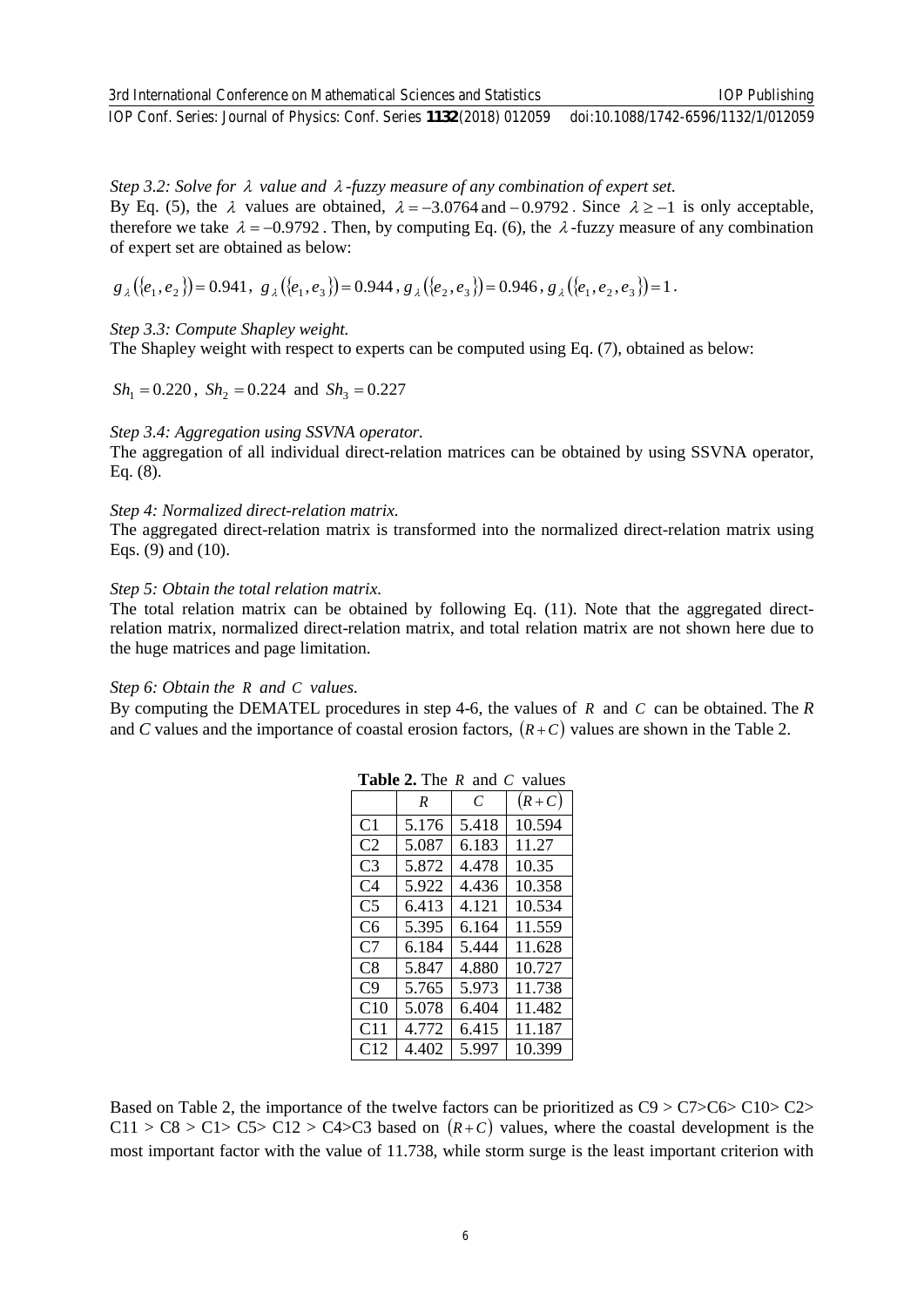the value of 10.35. Therefore, the coastal development factor which is the most important factor needs an extra attention in any coastal erosion mitigation plans.

#### **5. Conclusion**

This paper has proposed an aggregation operator, SSVNA operator with SVNNs. The SSVNA operator involves Shapley weighting vector,  $\lambda$  – fuzzy measure and similarity degrees in its development. Shapley weighting vector can reflect the interaction among combination of expert sets. The proposed methodology of SSVNA operator with DEMATEL method has been applied to figure out the cause-effect relationship among factors of coastal erosion. This proposed method successfully determined the importance of each factors towards coastal erosion. So, the policy maker can apply any appropriate mitigation approach to ensure the coastal erosion does not get worse in the future.

The procedure presented in this paper provides a relevant model to orderly identify the critical factors of coastal erosion. This proposed methodology can be also used in the field of supplier selection, manufacturing, organization management, information system and social science. Besides, it is applicable to all systems facing problems that require to segment indeterminate factors and further figure out the importance of factors by group decision in a neutrosophic circumstance. And this paper also contributes an effective way to continuously improve the coastal erosion problem as a whole in a comprehensive perspective.

#### **Acknowledgments**

This study was funded by Niche Research Grant Scheme (NRGS), Grant No. 53131.

#### **References**

- [1] Smarandache F 1999 A unifying field in logics. neutrosophy: Neutrosophic probability, set and logic *Rehoboth: American Research Press*
- [2] Wang H, Smarandache F, Zhang Y Q and Sunderraman R 2010 Single valued neutrosophic sets, *Multispace and Multistructure*, **4** (20) pp 410-413
- [3] Merigo J M and Casanovas M 2010 The Fuzzy Generalized OWA Operator And Its Application In Strategic Decision Making*, Cybernetics and Systems*, vol. **41**, no. 5, pp 359-370
- [4] Xu Z S 2009 Fuzzy Harmonic Mean Operators*, International Journal of Intelligent Systems*, vol. **24**, pp 152-172
- [5] Wei G and Yi W 2010 Induced Trapezoidal Fuzzy Ordered Weighted Harmonic Averaging Operator, *Journal of Information & Computational Science* vol. **7**, no. 3 pp 625-630
- [6] Li D F 2011 The GOWA Operator Based Approach to Multiattribute Decision Making Using Intuitionistic Fuzzy Sets *Mathematical and Computer Modelling* vol. **53** pp 1182-1196
- [7] Li D F 2010 Multiattribute Decision Making Method Based on Generalized OWA Operators with Intuitionistic Fuzzy Sets *Expert Systems with Applications* vol. **37** pp 8673-8678
- [8] Zhao H, Xu Z S, Ni M F and Liu S S 2010 Generalized Aggregation Operators for Intuitionistic Fuzzy Sets *International Journal of Intelligent Systems* vol. **25** pp 1-30
- [9] Wu J and Cao Q W 2013 Same Families of Geometric Aggregation Operators with Intuitionistic Trapezoidal Fuzzy Numbers *Applied Mathematical Modelling* vol. **37**, no. 1, pp. 318-327
- [10] Wei G W and Wang X R 2007 Some Geometric Aggregation Operators Based on Interval-Valued Intuitionistic Fuzzy Sets and Their Application To Group Decision Making *International Conference on Computational Intelligence and Security IEEE Computer Society Press* pp 495-499
- [11] Xu Z and Chen J 2007 On Geometric Aggregation over Interval-Valued Intuitionistic Fuzzy Information *Fourth International Conference on Fuzzy Systems and Knowledge Discovery IEEE Computer Society Press* pp 466-471
- [12] Zhu B, Xu Z S and Xia M 2012 Hesitant Fuzzy Geometric Bonferroni Means *Information Science* **205** pp 72-85
- [13] Xia M, Xu Z S and Chen N 2013 Some hesitant fuzzy aggregation operators with their